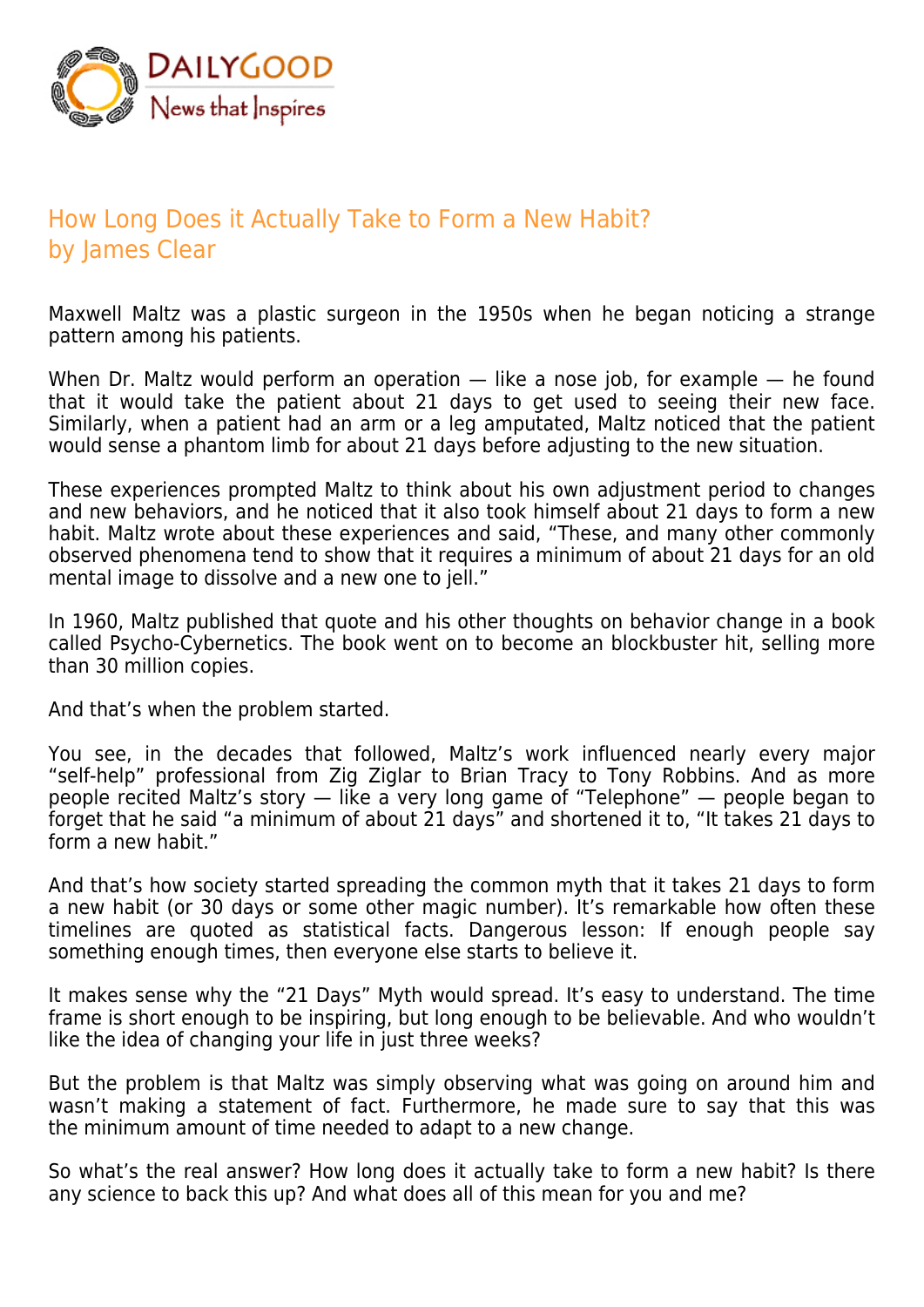How Long it Really Takes to Build a New Habit

Phillippa Lally is a health psychology researcher at University College London. In a study published in the European Journal of Social Psychology, Lally and her research team decided to figure out just how long it actually takes to form a habit.

The study examined the habits of 96 people over a 12-week period. Each person chose one new habit for the 12 weeks and reported each day on whether or not they did the behavior and how automatic the behavior felt.

Some people chose simple habits like "drinking a bottle of water with lunch." Others chose more difficult tasks like "running for 15 minutes before dinner." At the end of the 12 weeks, the researchers analyzed the data to determine how long it took each person to go from starting a new behavior to automatically doing it.

The answer?

On average, it takes more than 2 months before a new behavior becomes automatic — 66 days to be exact. And how long it takes a new habit to form can vary widely depending on the behavior, the person, and the circumstances. In Lally's study, it took anywhere from 18 days to 254 days for people to form a new habit. [1]

In other words, if you want to set your expectations appropriately, the truth is that it will probably take you anywhere from two months to eight months to build a new behavior into your life — not 21 days.

Interestingly, the researchers also found that "missing one opportunity to perform the behavior did not materially affect the habit formation process." In other words, it doesn't matter if you mess up every now and then. Building better habits is not an all-or-nothing process.

Finding Inspiration in the Long Road

Before you let this dishearten you, let's talk about three reasons why this research is actually inspiring.

First, there is no reason to get down on yourself if you try something for a few weeks and it doesn't become a habit. It's supposed to take longer than that! There is no need to judge yourself if you can't master a behavior in 21 short days. Learn to love your 10 Years of Silence. Embrace the long, slow walk to greatness and focus on putting in your reps.

Second, you don't have to be perfect. Making a mistake once or twice has no measurable impact on your long-term habits. This is why you should treat failure like a scientist, give yourself permission to make mistakes, and develop strategies for getting back on track quickly.

And third, embracing longer timelines can help us realize that habits are a process and not an event. All of the "21 Days" hype can make it really easy to think, "Oh, I'll just do this and it'll be done." But habits never work that way. You have to embrace the process. You have to commit to the system.

Understanding this from the beginning makes it easier to manage your expectations and